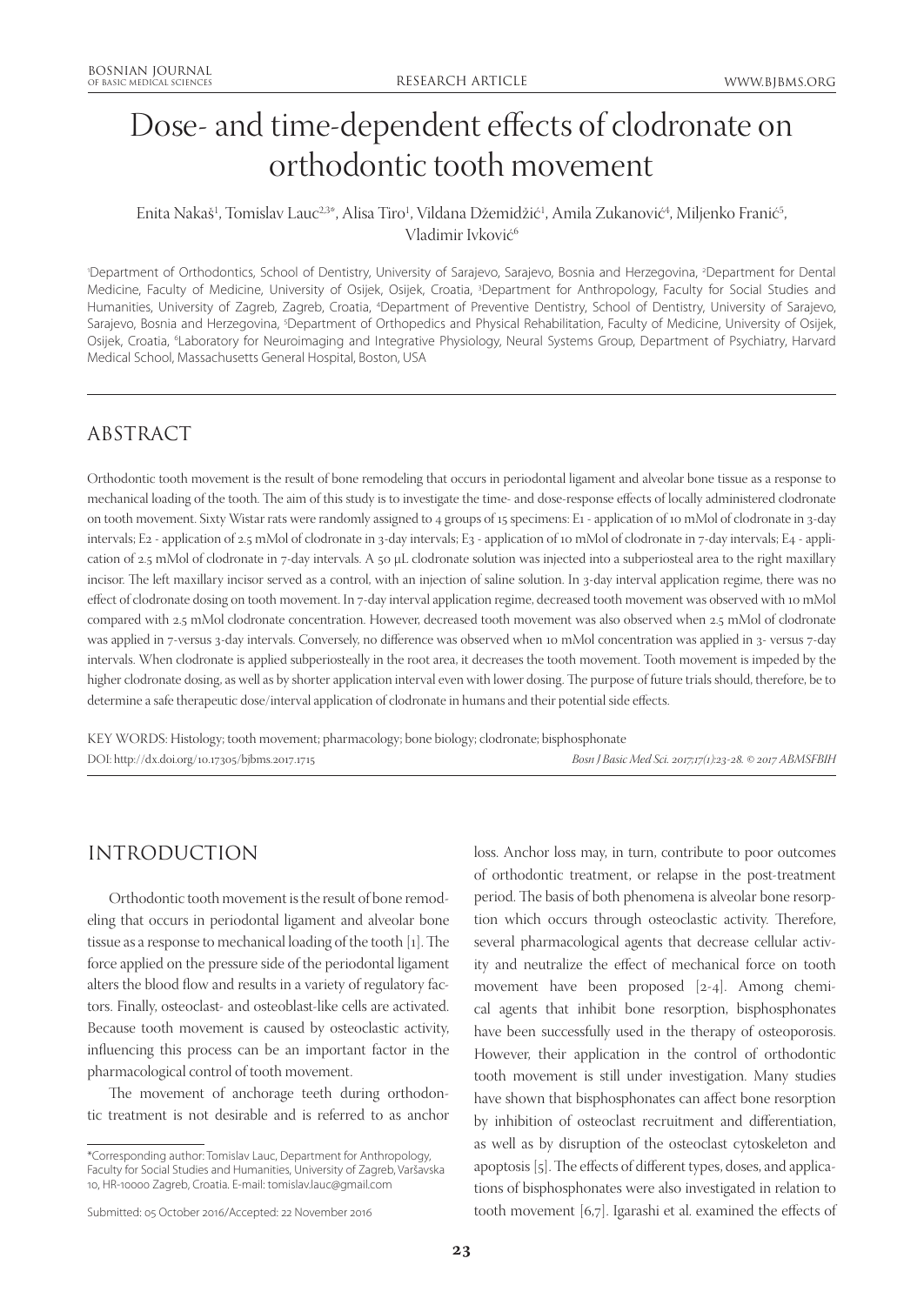4-amino-1-hydroxybutylidene-1,1-bisphosphonate (AHBuBP) and risedronate on the inhibition of tooth movement [6,7]. In both local and systemic applications, AHBuBP had a greater effect when administered subperiosteally [6]. Locally applied risedronate did not influence the growth of experimental animals but it did inhibit their tooth relapse [7]. Kim et al. analyzed the effect of pamidronate and emphasized that the single systemic application decreased the extent of initial relapse in experimentally moved rat molars [8]. This led to the conclusion that local application of bisphosphonate is helpful in anchoring and retaining teeth during and after orthodontic treatment.

The investigation of Rodrigues et al. indicates that the main adverse event of bisphosphonates, the osteonecrosis of the jaw, seems to be exclusively related to nitrogen-containing bisphosphonates [9]. Clodronate is non-nitrogen containing bisphosphonate which contains two chlorine atoms in the side chains and possesses anti-resorptive as well as anti-inflammatory effects [10]. Liu et al. confirmed that local administration of clodronate every 3rd day causes significant and dose-dependent reduction in tooth movement, and inhibits root resorption related to tooth movement in rats [11]. Presently, research evidence on the effects of bisphosphonate dosage and dosing frequency remain scarce [5]. Therefore, the purpose of this study was to investigate the time- and dose-response effects of locally administered clodronate on tooth movement.

# MATERIALS AND METHODS

Teaching and Science Research Council of the School of Dental Medicine, University of Sarajevo approved the protocol for this experiment. The study was conducted at the Institute of Pharmacology, Toxicology and Clinical Pharmacology, University of Sarajevo, Faculty of Medicine. Experiments were conducted according to the Guide for the Care and Use of Laboratory Animals, Institute for Laboratory Animal Research, Division on Earth and Life Studies, National Research Council, USA and Animal Research: Reporting of In Vivo Experiments (ARRIVE) guidelines for reporting animal research [12]. All invasive procedures have been conducted under ether anesthesia.

#### Samples

For the experimental procedures, we used 60 adult Wistar rats. All animals were 8 to 9 weeks old and in the same developmental stage. The mean weight was 343 g (min =  $315$ , max =  $370$ ) in a group of  $14$  males and  $233$  g (min = 210, max = 250) in a group of 46 females. The weight did not change after the experiment. The animals were kept in a vivarium (3-4 per cage) at a room temperature of  $T = 25^{\circ}C$ .

They were exposed to a standard 12-hour cycle of light and darkness and were given pelleted food and water *ad libitum*. Throughout the study, the weight and general conditions of all animals were evaluated.

The animals were randomly assigned to 4 groups of 15 specimens: Experimental (E1) - application of 10 mMol of clodronate in 3-day intervals; E2 - application of 2.5 mMol of clodronate in 3-day intervals; E3 - application of 10 mMol of clodronate in 7-day intervals; E4 - application of 2.5 mMol of clodronate in  $7$ -day intervals. The impressions (Express<sup>TM</sup> STD, 3M ESPE, U.S.A.) of the upper jaw of all animals were taken with an individual acrylic impression tray on the 1<sup>st</sup> day of the experiment. The previous studies have used the incisors in rats as an experimental model for exploring the effect of pharmaco-therapeutic agents on orthodontic tooth movement [13,14]. After the impression had been taken, an elastic band (elastic separator Ø 1.5 mm Dentalastics® Separators, Dentaurum, Germany) was inserted between the incisors. To align with the vestibular and palatal surface of the incisors, the excess of the separator was removed with scissors. To allow for continuous movement of the teeth, elastics were changed every 3 days.

During the research, 10 animals were excluded: Two due to eye injuries as a result of an internal conflict; one died; and seven lost the elastic separator during the experiment. After the research, seven animals were excluded due to errors during the dissection of the upper jaw. Consequently, the total number of animals from which data was collected was 43.

At the end of the 3-week experimental period, the animals were sacrificed by diethyl ether anesthesia.

#### Clodronate administration

Based on findings in previous studies [6,11,15], the short application interval was set to 3 days. For clinical reasons, we also investigated the effects of application in longer, 7-day intervals.

The clodronate solution was prepared by dissolving bisphosphonate clodronate Bonefos® (disodium clodronate 60 mg/ml, 5 ml ampoules, molecular weight 360.92, Schering AG, Germany) in saline solution (0.9% NaCl, pH 7.4). The "high" dose of 10 mMol of clodronate solution was prepared by mixing one clodronate ampoule with 90 ml of saline solution in a sterile container. The "low" dose of 2.5 mMol-solution was prepared by mixing one clodronate ampoule with 400 ml of saline solution.

Drug administration began 3 days after the insertion of the elastic band. The application was performed with a disposable insulin syringe. Fifty μL of clodronate solution with a high (10 mMol) or low (2.5 mMol) concentration of clodronate was injected into the subperiosteal area adjacent to the right maxillary incisor. The application of clodronate was distally from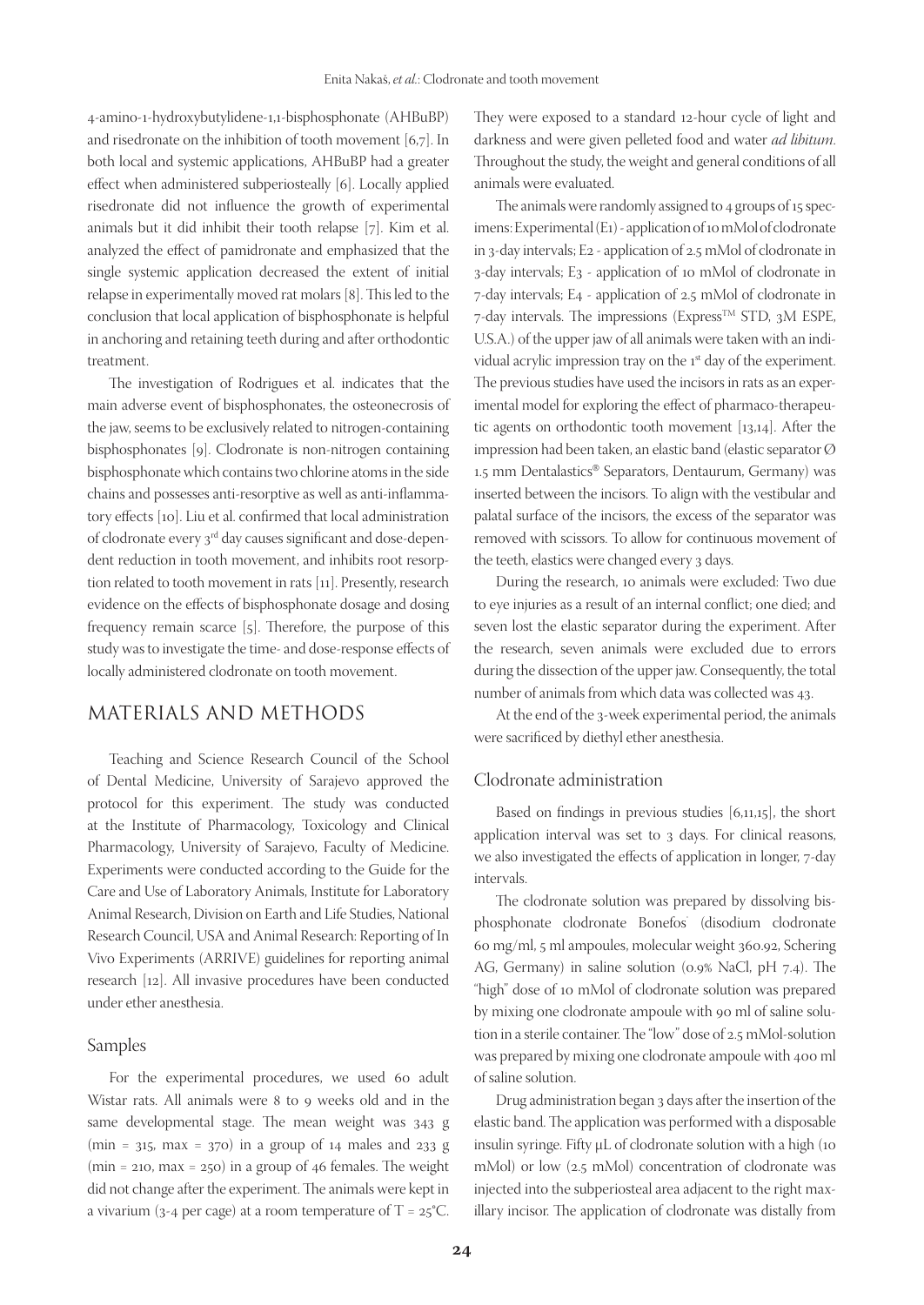the right incisor to eliminate the effect of clodronate on the left incisor. The left maxillary incisor served as a control, with an injection of 50 μL of saline solution into the corresponding area. Information on study groups, clodronate dosage and application intervals is presented in Table 1.

#### Measurement of tooth movement

On the last day of the experiment, the impressions were taken and the plaster model of the upper jaw was prepared and sent to Ortholab Laboratory (Czestochowa, Poland) where they were scanned. Digital measurements of incisor movements were performed using O3DM software package (Ortholab, Czestochowa, Poland) as suggested as a very reliable and precise method for this type of research [16-18]. The maxillary incisor movements were evaluated according to the fixed position of molars. The superimposition of models before and after tooth movement confirmed fixed molar position.

Teeth movements were calculated by measuring the distance between incisors and molars in the treated and control side (Figure 1), as follows:

- • Point 1 The middle of the distoproximal surface of incisors on the right side 2 mm from the gingiva
- Point 1' The middle of the mesioproximal ridge of the first molar on the right side
- Point 2 The middle of the distoproximal surface of incisors on the left side 2 mm from the gingiva
- Point 2' The middle of the mesioproximal ridge of the first molar on the left side.

The measured distance between points 1 and 1' and 2 and 2' was used to represent tooth movement in millimeters. A greater space between the incisor and the molar was interpreted as a decreased incisor movement.

The reliability of the measurements was calculated as correlations between the two measurements on 30 randomly selected plaster models by a single investigator. The assessment of the error of measurements showed that the coefficients of reliability were 0.998.

#### Histological examination

The upper jaws were dissected and the separation of the right and left maxilla was performed with a diamond separator (Diamantscheibe 30 mm Ø, Bredent, Germany). The same region was excised in all rats, along the upper left central incisor root toward the apex of the alveolar bone on the mesial and distal sides, 3 mm above the apex towards the crown, as per previously described method [13].

Bones with corresponding teeth were decalcified in 10% formic acid and routinely processed. They were embedded in paraffin, cut at 5 micrometers, and stained with hematoxylin-eosin

**TABLE 1.** Information on study groups, clodronate dosage, and application intervals

| Group               | Number of<br>specimens | Dose of<br>clodronate (mMol) | Application<br>interval (days) |
|---------------------|------------------------|------------------------------|--------------------------------|
| Experimental 1 (E1) | 12                     | 10                           | Зª                             |
| Experimental 2 (E2) | 10                     | 2.5                          | 3 <sup>a</sup>                 |
| Experimental 3 (E3) | 12                     | 10                           | 7Ь                             |
| Experimental 4 (E4) |                        | 25                           | 7Ь                             |

<sup>a</sup>Days of application: 4<sup>th</sup>, 7<sup>th</sup>, 10<sup>th</sup>, 13<sup>th</sup>, 19<sup>th</sup>, <sup>b</sup>Days of application: 4<sup>th</sup>, 11th, 18th



FIGURE 1. Measurements of tooth movements. Tooth movements were calculated by measuring the distance between incisors (the middle of the distoproximal surface of incisors 2 mm from the gingiva) and molars (the middle of the mesioproximal ridge of the first molar) in the treated and control side. The measured distance between determined points on the incisor and molars represents bilaterally tooth movement in millimeters.

(HE). For immunohistochemical (IH) staining the tissue slices were applied onto glass slides and coated with 3-aminopropyltriethoxy silane (APES, Sigma, St. Luis, MO, USA). The slices were air-dried and stored at 4°C until being processed for indirect immunoperoxidase staining. The tissue slices were briefly deparaffinized in xylene and rehydrated in ethanol. Endogenous peroxidase and nonspecific binding were blocked by incubation in 0.3%  $H_2O$  in methanol and 5% non-immune serum. The sections were incubated for 60 minutes at room temperature with primary anti-calcitonin antibody (clone CAL-3-F5, dilution 1 [DAKO, Glostrup, Denmark]).

All tissue samples were analyzed using an Olympus BX50 light microscope with a 40 × 10 magnification. Osteoclasts were counted using the method described by Carvalho-Filho et al. [14]. Each of the five histologic sections showing the alveolar bone surface on the compression side adjacent to the entire root was examined. The number of osteoclasts on the alveolar bone surface of the pressure side was counted in each animal in four areas of the section. Cells were considered osteoclasts if they were multinucleated and located on or close to bone surfaces (Figure 2).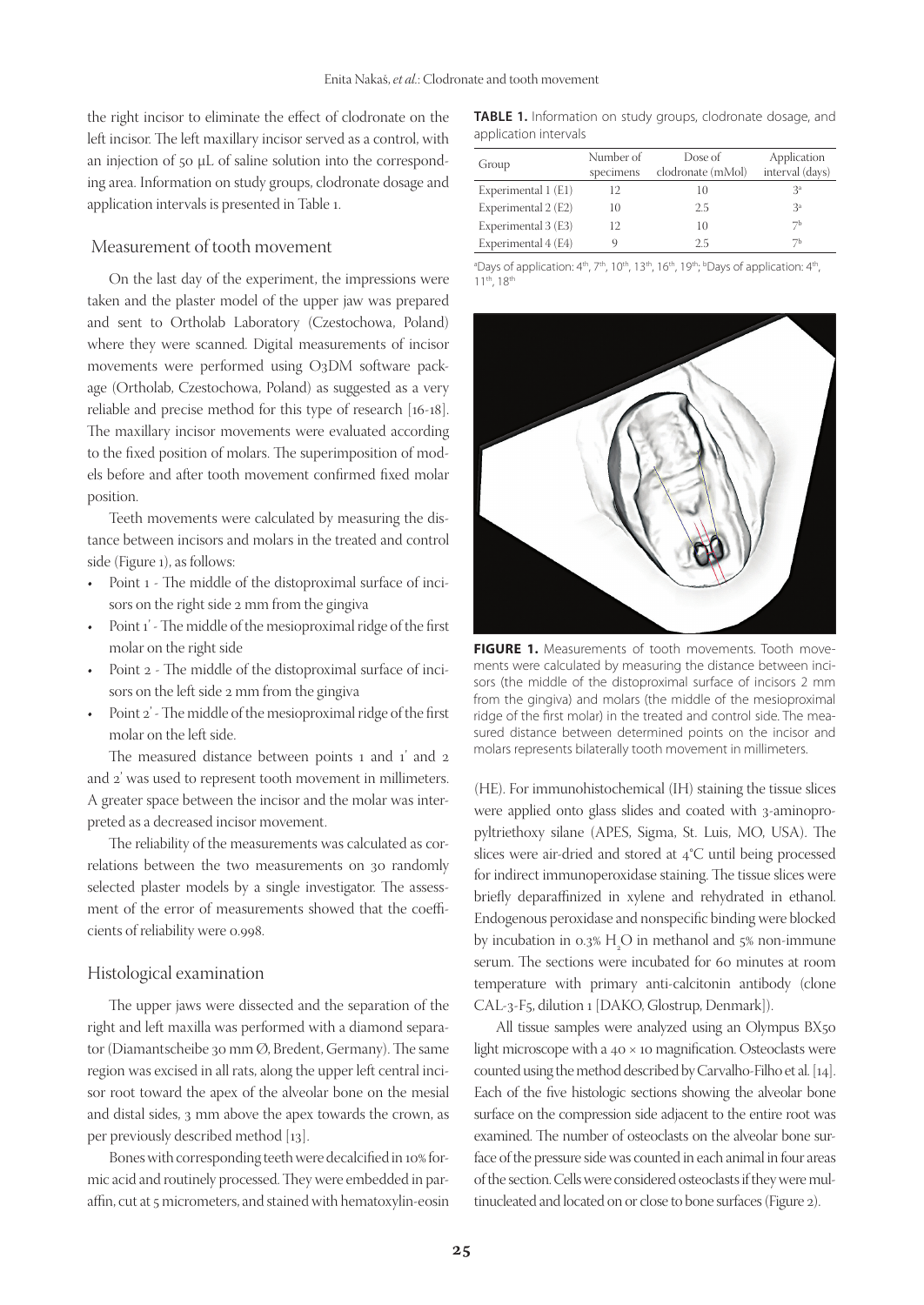#### Statistical analysis

All data were subjected to Shapiro–Wilk test  $(p < 0.05)$  to test the probability distribution of the sample. One-way analysis of variance (ANOVA) was used to test the differences in tooth movement depending on different time and clodronate concentration regimes.

## RESULTS

Data on study groups, clodronate dosage and application intervals are presented in Table 1.



**FIGURE 2.** Osteoclasts in alveolar bone (immunohistochemistry, anti-calcitonin antibody, clone CAL-3-F5, ×400). Cells were considered osteoclasts if they were multinucleated and located on, or close to bone surfaces.

No serious or nonserious adverse events were registered during the investigation.

Table 2 shows the effects of short and long interval application (3 days and 7 days) of different clodronate concentrations (10 mM and 2.5 mM) on tooth movement, compared to control side (o mM).

In the 3-day interval clodronate application groups (E1 and E2), there was no difference in the tooth movement between 10 and 2.5 mMol concentrations  $(F = 0.748, p > 0.05)$ .

In the 7-day interval clodronate application groups (E3 and E4), 10 mMol clodronate bisphosphonate concentration showed a greater effect on tooth movement than 2.5 mMol concentration (F = 4.592, *p* < 0.05; Table 3).

The duration of clodronate application interval had no effect on tooth movement when 10 mMol clodronate bisphosphonate concentration was used  $(F = 0.677, p > 0.05)$ . Conversely, application of 2.5 mMol clodronate bisphosphonate concentration showed a greater effect on tooth movement in the 3-day interval group (E2) compared to 7-day interval group  $[E_4]$   $(F = 7.084, p < 0.05)$ .

The obtained values are shown as percentage of the distance between incisors and molars [11]. The value of 100% signifies equal movement on both sides, while the value less of 100% indicates a decreased tooth movement on the experimental side in relation to the control side.

Statistical analysis of osteoclast cell numbers was not possible, due to a limited number of detected osteoclast cells in the tissue sample ( $max = 6$ ;  $min = 0$ ).

| <b>INDEE 2.</b> THE CHECKS OF SHOTE and forty interval application asing TO million and 2.9 million croatomate bispriosphonate contentiations |          |             |        |                    |                                  |             |         |         |                           |
|-----------------------------------------------------------------------------------------------------------------------------------------------|----------|-------------|--------|--------------------|----------------------------------|-------------|---------|---------|---------------------------|
| Intervals                                                                                                                                     | Dose(mM) |             | Mean   | Standard deviation | 95% Confidence interval for mean |             | Minimum | Maximum | <b>ANOVA</b>              |
|                                                                                                                                               |          | n           |        |                    | Lower Bound                      | Upper Bound |         |         |                           |
| Short interval                                                                                                                                | 10       | 12          | 97.37  | 2.74               | 95.63                            | 99.11       | 92.26   | 100.81  | $F=0.748$<br>$p=0.397$    |
|                                                                                                                                               | 2.5      | 10          | 98.25  | 1.82               | 96.95                            | 99.56       | 95.50   | 101.08  |                           |
|                                                                                                                                               | Total    | 22          | 97.77  | 2.36               | 96.73                            | 98.82       | 92.26   | 101.08  |                           |
| Long interval                                                                                                                                 | 10       | 12          | 98.29  | 2.71               | 96.566                           | 100.012     | 93.91   | 102.22  | $F = 4.592$<br>$p=0.045*$ |
|                                                                                                                                               | 2.5      | $\mathbf Q$ | 100.60 | 2.03               | 99.044                           | 102.157     | 97.29   | 104.14  |                           |

**TABLE 2.** The effects of short and long interval application using 10 mMol and 2.5 mMol clodronate bisphosphonate concentrations

\*Significance level<0.05; ANOVA: Analysis of variance

**TABLE 3.** The effects of 10 mMol and 2.5 mMol clodronate bisphosphonate concentrations in short-term and long-term application intervals

Total 21 99.28 2.66 98.070 100.489 93.91 104.14

| Dose               | Intervals      | n  | Mean   | Standard deviation | 95% Confidence interval for mean |             |         |         | <b>ANOVA</b>               |
|--------------------|----------------|----|--------|--------------------|----------------------------------|-------------|---------|---------|----------------------------|
|                    |                |    |        |                    | Lower bound                      | Upper bound | Minimum | Maximum |                            |
| 10 mMol            | Short interval | 12 | 97.37  | 2.74               | 95.63                            | 99.11       | 92.26   | 100.81  | $F = 0.677$<br>$p=0.420$   |
|                    | Long interval  | 12 | 98.29  | 2.71               | 96.57                            | 100.01      | 93.91   | 102.22  |                            |
|                    | Total          | 24 | 97.83  | 2.71               | 96.69                            | 98.97       | 92.26   | 102.22  |                            |
| $2.5 \text{ mMol}$ | Short interval | 10 | 98.25  | 1.82               | 96.95                            | 99.56       | 95.50   | 101.08  | $F = 7.084$<br>$p=0.016^*$ |
|                    | Long interval  | 9  | 100.60 | 2.03               | 99.04                            | 102.16      | 97.29   | 104.14  |                            |
|                    | Total          | 19 | 99.36  | 2.22               | 98.29                            | 100.44      | 95.50   | 104.14  |                            |

\*Significance level<0.05; ANOVA: Analysis of variance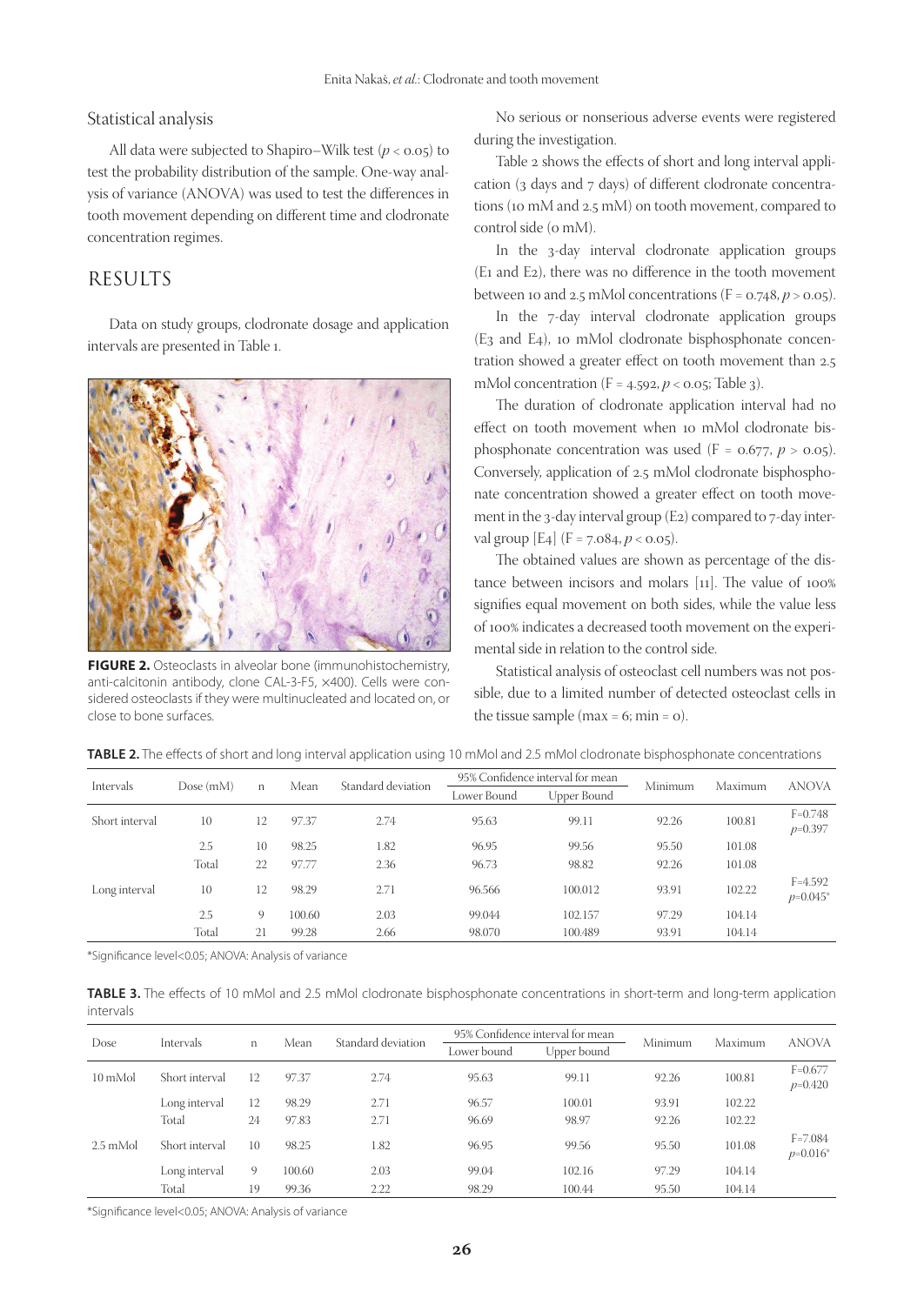There was no difference in the number of detected osteoclast cells between HE and IH staining methods.

# DISCUSSION

In this study, we investigated the effects of local application of 10 mMol and 2.5 mMol clodronate bisphosphonate concentrations, over 3- and 7-day intervals on tooth movement.

The research model was adjusted so that both doses could be tested depending on the frequency of application throughout a period of 21 days. During the first 3 days of the procedure, no application took place to allow for the initial tooth movement and creation of osteoclasts. The results indicate that a higher dose of clodronate results in a substantially decreased tooth movement if applied over 7-day application intervals (Table 2). This finding is in accordance with the results reported by Liu et al. [11], suggesting a dose- and time-dependent effect of clodronate on tooth movement. Previous studies have shown a similar dose-dependent reduction of tooth movement with different bisphosphonates [6-8].

Second, we tested the time-dependent effect of clodronate. It is well documented that bisphosphonates accumulate in the body and can have a long-lasting, cumulative effect in reducing bone turnover [19,20]. This effect can be enhanced and extended by other types of bisphosphonates [5].

Based on the reported cumulative effects of bisphosphonate application, the same rate of bone resorption inhibition would be expected if bisphosphonates were administered more frequently in smaller doses than if they were administered in larger doses but less frequently.

We, therefore, investigated the effects of two doses of clodronate and two application intervals. The obtained results suggest that higher clodronate doses permit a longer interval between consecutive applications. The dose of 2.5 mMol of clodronate is effective when applied every 3 days but less effective when applied every 7 days. This indicates that bisphosphonate clodronate dose should be selected in accordance with the type of tooth movement to be prevented, e.g. orthodontic anchor loss or relapse, periodontal problems, etc. When partial pharmacological control of tooth movement is sufficient, a higher dose can be used in a 7-day interval or lower dose in 3-day interval. To prevent possible side effects, we recommend the dose of clodronate to be selected according to clinical needs; hence in cases when total control of tooth movement is in question, a higher dose in a shorter interval can be used and when clodronate is an additional factor in tooth movement control we can decrease the dose as well as intervals between the applications.

Despite the fact that clodronate can reduce tooth movement and even reduce root resorption, there are some concerns regarding the use of bisphosphonate in orthodontics. It is well known that high doses administered systematically inhibit dentinogenesis and cementogenesis, however, the low doses may be ineffective [21,22]. Nevertheless, if we use high doses of bisphosphonates, the possible side-effects can be irreversible.

The second concern is so-called "bisphosphonate-related osteonecrosis of the jaw" [23]. It has been shown that osteonecrosis usually occurs in adult patients who have received intravenous as well as oral bisphosphonate treatment. However, meta-analytic studies suggest a greater impact of amino-bisphosphonate on osteonecrosis [23,24]. The investigation of Rodrigues et al. indicate that the main adverse event of bisphosphonates, the osteonecrosis of the jaw, is exclusively related to nitrogen-containing bisphosphonates, at least in the patients with prostate cancer [9]. With respect to the use of bisphosphonates in children, there are currently no cases of "bisphosphonate-related osteonecrosis of the jaw" during and after orthodontic tooth movement [25].

## CONCLUSION

For decreasing the tooth movement, low-risk bisphosphonate clodronate can be applied in the root area. Local subperiosteal injection of clodronate shows time- and dose-dependent effect on the tooth movement. To decrease the dose concentration, the interval between applications should be shorter. Future studies should evaluate the safety, efficacy, and minimum effective dose for clinical use of clodronate against tooth movement in humans.

## ACKNOWLEDGMENTS

The authors want to acknowledge Dr. Samir Prohić, Professor Nedžad Mulabegović and Professor Svjetlana Radović, for their assistance in experimental protocols and support in research.

# DECLARATION OF INTERESTS

The authors declare no conflict of interests.

## REFERENCES

- [1] Garlet TP, Coelho U, Repeke CE, Silva JS, Cunha Fde Q, Garlet GP. Differential expression of osteoblast and osteoclast chemmoatractants in compression and tension sides during orthodontic movement. Cytokine 2008;42(3):330-5. https://doi.org/10.1016/j.cyto.2008.03.003.
- [2] Takano-Yamamoto T, Kawakami M, Kobayashi Y, Yamashiro T, Sakuda M. The effect of local application of 1,25-dihydroxycholecalciferol on osteoclast numbers in orthodontically treated rats. J Dent  $Res_1992;71(1):53-9.$

https://doi.org/10.1177/00220345920710010901.

[3] Mavragani M, Brudvik P, Selvig KA. Orthodontically induced root